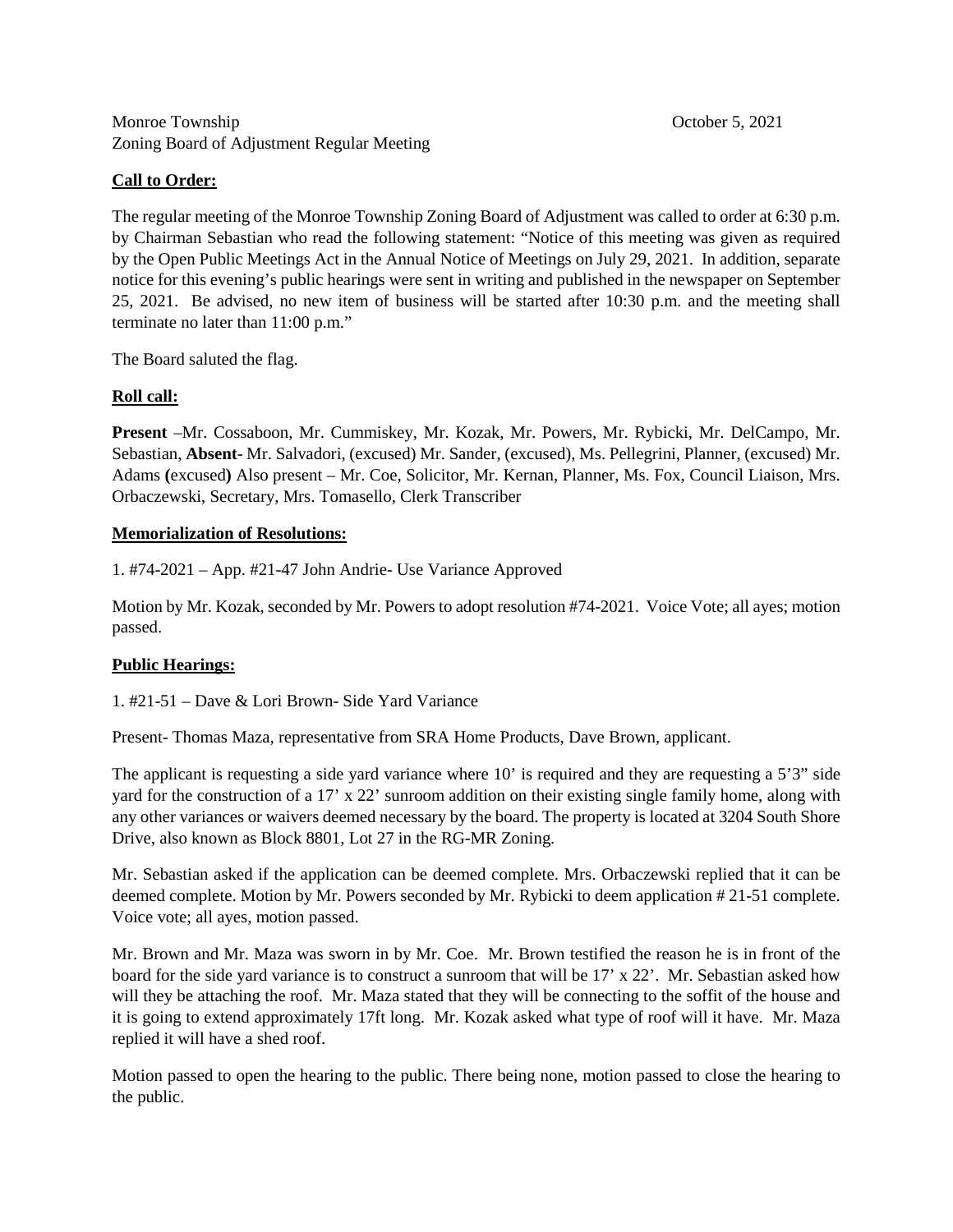Monroe Township **October 5, 2021** Zoning Board of Adjustment Regular Meeting

#### **Public Hearings: Continued**

#### **1. #21-51 – Dave & Lori Brown- (Continued)**

Mr. Coe reviewed the variance request for the Board. Motion by Mr. Cummiskey, seconded by Mr. Powers to grant the side yard variance as noted, conditioned upon the applicant obtaining all required Township permits, approval of lot grading in accordance with the plans provided, and that the applicant will satisfy the escrow account. Roll call vote: Ayes- Mr. Cummiskey, Mr. Kozak, Mr. Powers, Mr. Rybicki. Mr. DelCampo, Mr. Sebastian, Mr. Cossaboon. Nays-Zero. Abstentions-Zero.

#### **2. #21-48-Monroe Township Board of Education-Use Variance**

Present- Stephen Boraske the applicant's attorney, Joshua Stow bldg. project manager for BOE, Nick Painter representative of Astro Sign Company.

The applicant is requesting a use variance along with any other variances or waivers deemed necessary by the Board, in order to construct a double sided, changeable copy LED sign in front of the Radix Road Elementary School. LED signs are not permitted in the zone. The property is located at 363 Radix Road, also known as Block 2301, Lot 8 in the R-2 Zoning District.

Mr. Sebastian asked if the application can be deemed complete. Mrs. Orbaczewski replied that it can be deemed complete. Motion by Mr. Rybicki seconded by Mr. Powers to deem application # 21-48 complete. Voice vote; all ayes, Motion passed.

Mr. Boraske introduced himself as the applicant's attorney. Mr. Stow and Mr. Painter were sworn in by Mr. Coe. Mr. Boraske stated that the reason they are requesting a use variance is that the Monroe Township code restricts LED changeable digital signs to specific roads.

Mr. Kernan reviewed the report for the Board. He states that the sign cannot obstruct traffic visibility, that all illuminated signs must comply with a maximum luminance level of 750cd/m2 or nits at least ½ hour before sunset. The current specification shows a total brightness of 10,000 NIT's. Mr. Painter stated that it is 10,000 during the day and at sunset it will automatically dim and it can be adjusted on the computer program. The power will be installed by North East and it will be under ground. Mr. Kernan also stated that there is a provision in our code that will need a certification provided at the time of issuance for a permit. He also stated that they meet the minimum setback of 2ft from the right away line. The applicant must agree that the sign can be used by the township in the event of an emergency. Mr. Kozak asked the applicant if the sign will be like the one at the high school and middle school, and if the applicant understood what Mr. Kernan was stating about the certain guidelines with regard to the dimming at night and that we should have that assurance. He also stated if any of the neighbors on Radix Rd should have a problem Mr. Stow will address it. The applicant has agreed to comply with the standards in the ordinance for the electronic messaging sign especially those for dimming controls and display features. Mr. Coe stated that one of the limitations that have been provided to the churches is that the sign is not used for commercial advertising and that the use will be strictly messaging, for the school, community or emergency messages for the public.

Motion passed to open the hearing to the public. There being none, motion passed to close the hearing to the public.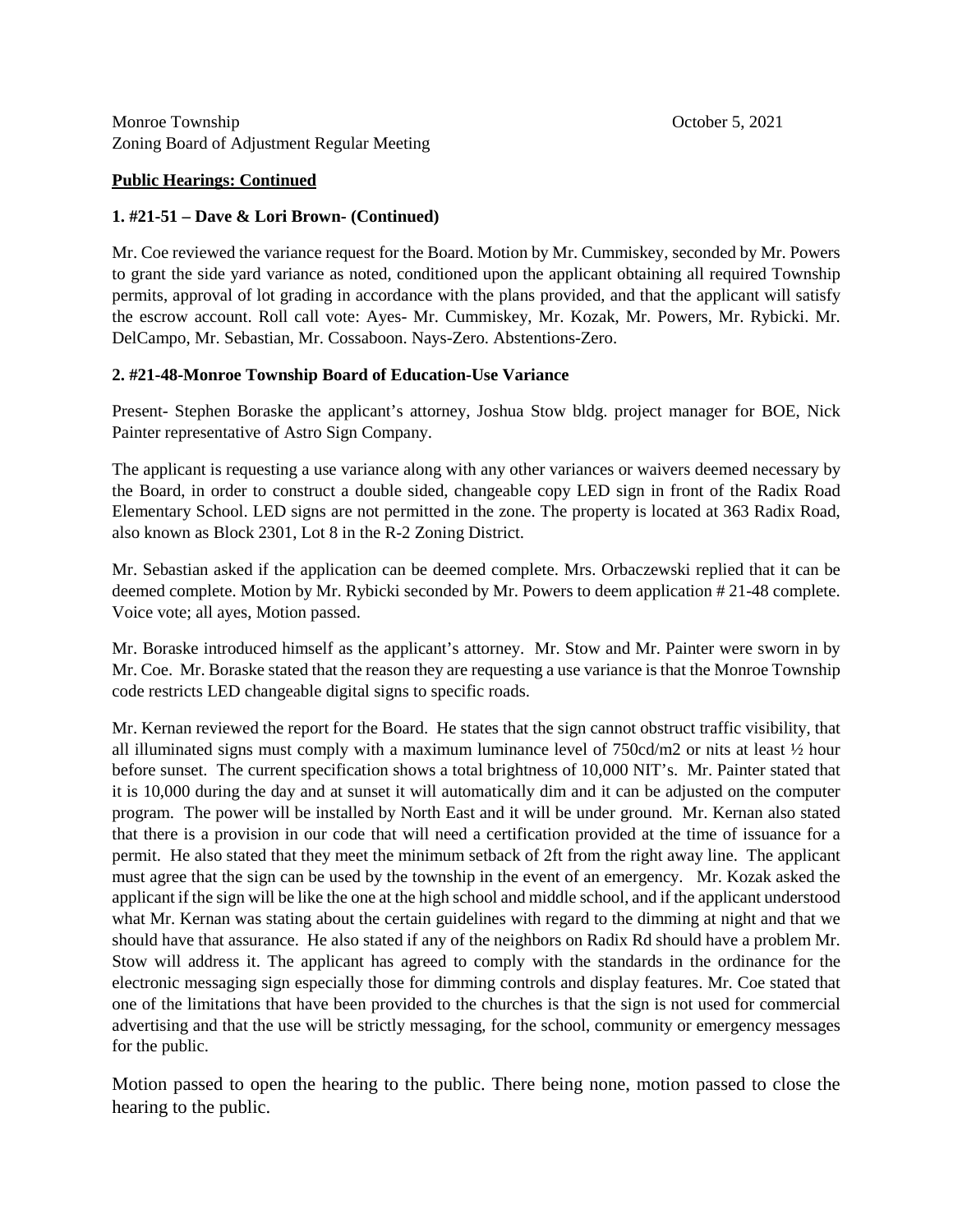#### **Public Hearings: Continued**

#### **2. #21-48-Monroe Township Board of Education (Continued)**

Mr. Coe reviewed the use variance request for the Board. Motion by Mr. Rybicki, seconded by Mr. Powers to grant the use variance conditioned upon the use of the sign being limited to school messages as community messages emergency messages and no commercial messages will be displayed. All dimensions and setbacks for the sign will conform to the application according with the, survey and sketch. The applicant will comply will all design performance and evaluation standards that are set forth in section 5.0 of the planner's report with one exemption being that the variance is granted for 40% sign area, sign obtaining all devoted to the purpose other than identification. The applicant will comply and obtain all necessary township permits and approvals including construction permits that may be necessary for the construction of the sign, and maintenance of the escrow account. Roll call vote: - Ayes- Mr. Cossaboon, Mr. Cummiskey, Mr. Kozak, Mr. Powers, Mr. Rybicki, Mr. Sebastian, Mr. DelCampo, Nays- Zero. Abstentions-Zero.

## **Public Portion:**

Motion passed to open the meeting to the public. There being none, motion passed to close the meeting to the public.

## **Reports:**

1. Resolution #75-2021 – Appointment of Clerk Transcriber/ Assistant Board Secretary

Motion by Mr. Powers, seconded by Mr. Cummiskey to adopt resolution #75-2021. Voice Vote; all ayes; motion passed.

2. Mr. Sebastian informed the Board that Pam Pellegrini's husband had passed and we would like to keep her and the husband in our prayers. Mrs. Orbaczewski stated she will send Ms. Pellegrini something on behalf of the Board.

3. JIF Land Use Liability Training for ZBA Board Members.

## **Approval of Minutes:**

1. 09/21/2021 regular meeting.

Motion by Mr. Rybicki, seconded by Mr. Cummiskey to approve the minutes from the September 21, 2021 regular meeting. Voice votes; all ayes, motion passed.